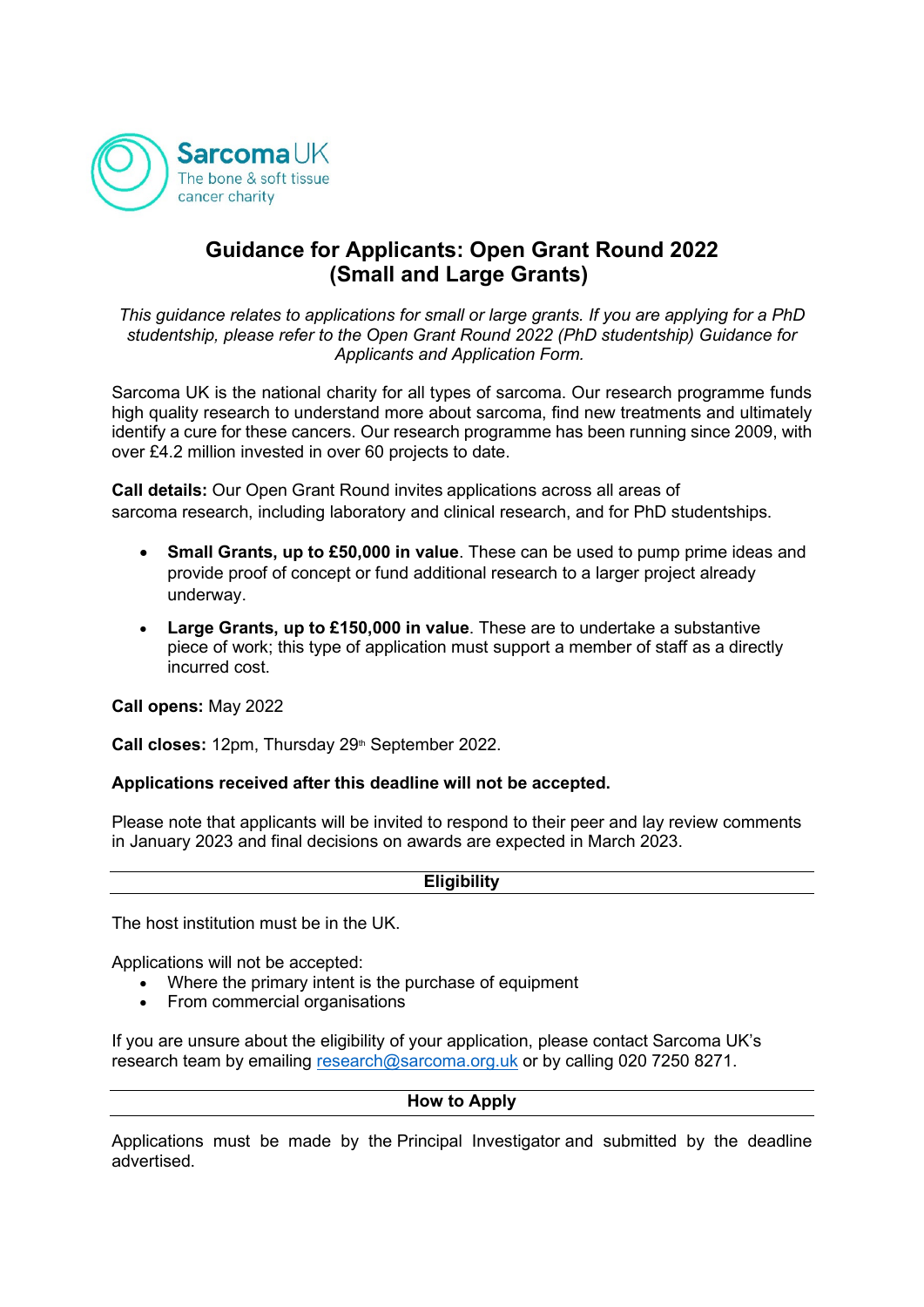All applications which fulfil the eligibility criteria will undergo external peer review and will be considered by our Grant Review Panel. We also incorporate a lay review of all applications into our funding process. Lay reviewers will receive the full text of your application but will be asked to primarily review the Lay Summary and 'potential benefit to sarcoma patients' sections. Throughout the process, lay reviewers will not be assessing the quality of the science, but the relevance and potential impact of your proposal for people affected by sarcoma.

Feedback is provided to all applicants.

Final decisions on awards are expected in March 2023.

### **Resubmissions**

For submissions of proposals across any Sarcoma UK grant rounds, we allow only one resubmission of a previously unsuccessful proposal, unless you have been **explicitly invited** to resubmit for a second time.

For all resubmissions we encourage a full explanation of the revisions made to the proposal from its previous iteration. Resubmissions will be checked as part of our triaging process; applications which do not meet the above requirements will not be accepted.

### **Impact of COVID-19**

As a research funder, we would like to reassure the research community that we are acutely aware of the immediate and long-term impacts of COVID-19 on research activities. As part of this proposal, we welcome information outlining how COVID has impacted your or your team's research activities (for instance, increased clinical responsibilities, access to facilities, changes in personal circumstances) which may have affected the development of this proposal. Please note this is entirely optional and at your discretion. Please only disclose information that you are comfortable with being shared with our Grant Review Panel and external reviewers; any details which could identify other individuals will be redacted.

Please see the [full statement on our website](https://sarcoma.org.uk/wp-content/uploads/2022/05/COVID-19-cross-funder-memory-statement_for-publication.pdf) for more information.

### **PART ONE – Project Details**

**1. Project Title:** Please list the full project title; when awarded this will be used in all correspondence and listed on our website.

### **2. Investigators:**

The Principal Investigator (PI) and the proposed project must be based in the UK at a Higher Education Institution (HEI), Research Institute or Clinical Institution. Where the PI is on a fixedterm contract, their contract must extend at least one year beyond the lifetime of the project, or the host institution must demonstrate that it intends to award a permanent position at the end of the fixed term. In addition, a co-applicant with a permanent post at the host institution should be listed on the application.

Please list all PI and Co-I titles, names and posts held. Please indicate how many hours per week (hpw) will be spent on the project for each PI / Co-I. If there are more than 3 investigators, please list this on a separate sheet and submit with your application.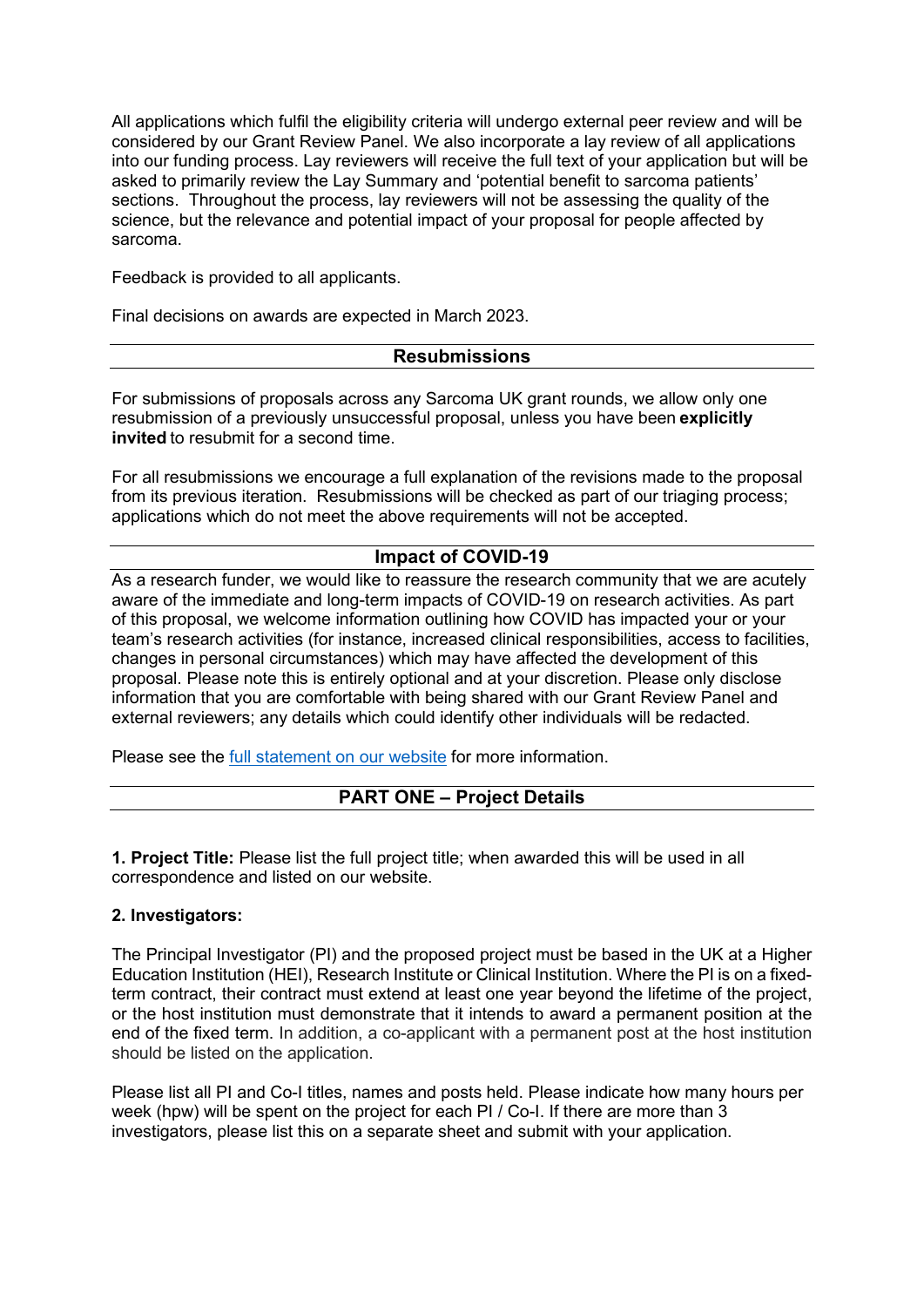**3a. Administering Organisation:** This should be the employing organisation of the PI. Please provide the name and the business address. Any award made is to the Administering Organisation who will sub-contract to other organisations as appropriate.

**3b.** Provide your contact details and postal address if it is different to that of the host organisation.

**4. Start date and Duration:** It is anticipated that awards will be announced in March 2023. Please give a realistic start date, factoring in ethical approval and staff recruitment. Give duration in months.

**5a. Total Grant requested:** Please give total in £s (GBP). Indicate whether you are applying for a Small Grant (£50k max) or a Large Award (£150k max).

**5b. if you are applying for a small grant.** Please indicate if the proposed research is Pump Priming, Additional work on an already funded project or Other. If other, please state clearly what the work is.

**5c**. As a Medical Research charity, we do not pay fEC but wish to capture this information. As a member of the Association of Medical Research Charities (AMRC), we pay directly incurred costs and our awarded projects are eligible for QR funding. We are an NIHR partner charity.

### **6. Additional funding available from the Sarah Burkeman Trust**

Sarcoma UK is pleased to be working with the Sarah Burkeman Trust, a charitable foundation set up in memory of Sarah Burkeman, who sadly passed away from sarcoma. Sarah was a much-loved and highly talented documentary film-maker who was diagnosed with an undifferentiated uterine sarcoma in 2013. For more on Sarah's story, please visit our [website.](https://sarcoma.org.uk/research/researchers/collaboration-sarah-burkeman-trust)

The Sarah Burkeman Trust is able to offer £200,000 funding towards selected research projects submitted to Sarcoma UK's research 2022 funding calls.

Applications for this funding are welcome for translational research projects in the following areas in adjacencies to Sarah's own cancer journey:

- Gynaecological sarcomas
- Sarcomas that can particularly affect young people
- Poorly differentiated sarcomas
- Research focussed on early diagnosis
- **Immunotherapies**

If you wish to also be considered for this additional funding from the Sarah Burkeman Trust, please indicate this in the relevant section on your application form, with justification as to how your application is in scope for this funding. All applications made through Sarcoma UK's grant rounds will be subject to the same rigorous review process, administered by Sarcoma UK. All such applications will be assessed and ranked alongside every other application Sarcoma UK receives for the round. Those deemed to be fundable will be shared with the Sarah Burkeman Trust, who will make the final decision on which projects to support with this funding, in partnership with their Scientific Advisory Panel.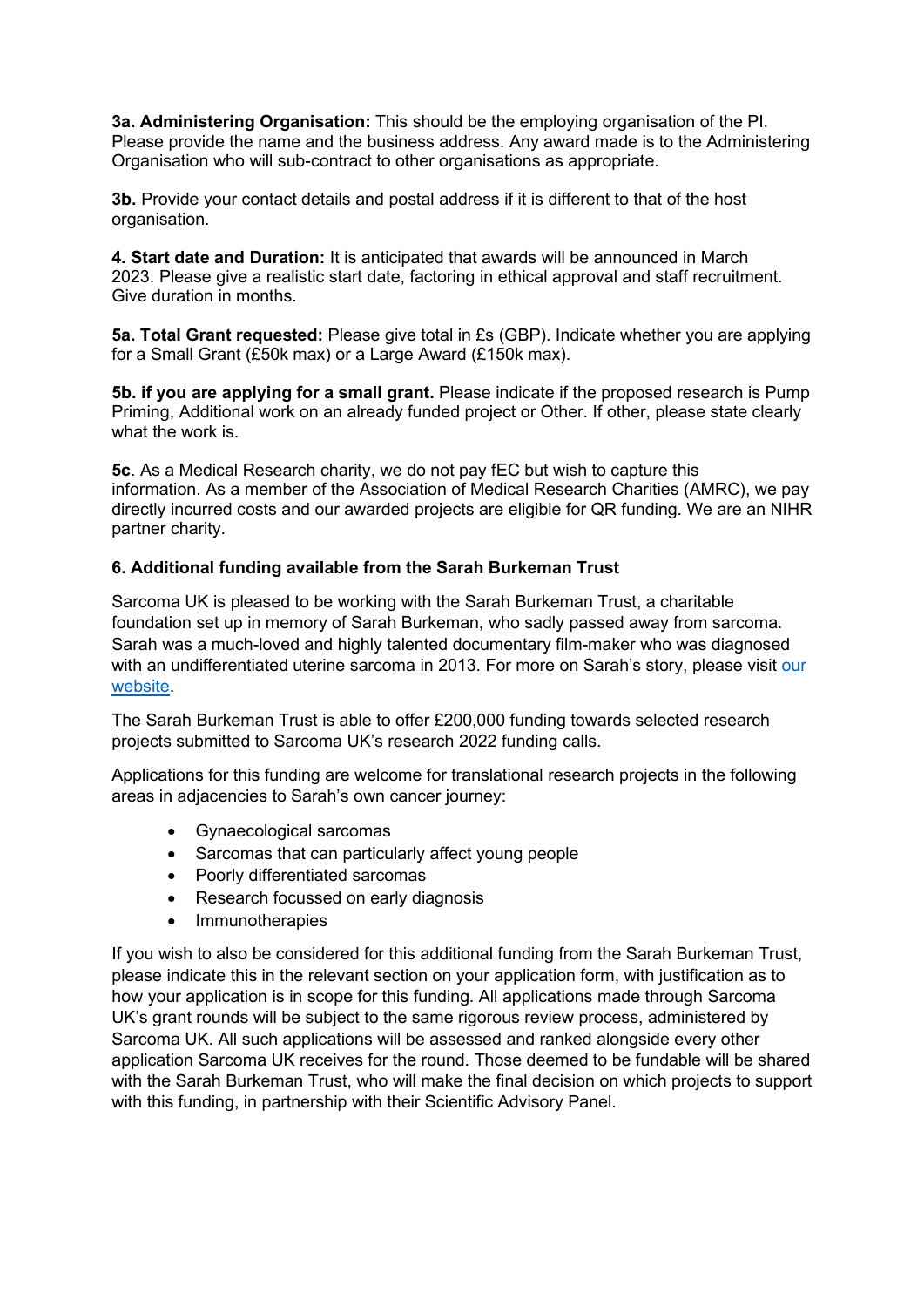**7.** If the research is sarcoma sub-type specific, please indicate. On the application form are the main sarcoma subtypes only; please enter the subtype in 'Other' if the subtype the research focusses on is not present.

**7b. People affected by sarcoma:** Please indicate if your project requires people affected by sarcoma to participate directly in the study (e.g. attending clinic, providing samples, as members of a patient involvement panel).

Please also give details of the nature of this participation. Please note that responses for this question will be reviewed by people affected by sarcoma.

**8. Ethical approvals:** please indicate if the project needs ethical approval and give an indicative date of approval (this should be factored into your start date). If already in place, please give the IRAS study number or include a copy of the approval letter with the application. If you haven't yet submitted an application, please share your planned submission date.

Any clinical trials or study funded by Sarcoma UK are eligible for inclusion on the NCRI Clinical Studies Group Portfolio. Please indicate this when completing your Ethical Approval submission.

#### **9. Additional assessments/referrals**

Dependant on the nature of your project, you may need to engage one of more of the following; please complete as appropriate:

**9a.** Has this application been reviewed for any Excess Treatment costs your Trust may need to claim? (For more information: [https://www.nihr.ac.uk/researchers/collaborations-services](https://www.nihr.ac.uk/researchers/collaborations-services-and-support-for-your-research/run-your-study/excess-treatment-costs.htm)[and-support-for-your-research/run-your-study/excess-treatment-costs.htm\)](https://www.nihr.ac.uk/researchers/collaborations-services-and-support-for-your-research/run-your-study/excess-treatment-costs.htm)

**9b.** Has this application had any input from the Research Design service? (For more information: [https://www.nihr.ac.uk/explore-nihr/support/research-design-service.htm\)](https://www.nihr.ac.uk/explore-nihr/support/research-design-service.htm) If Yes, please state which Research Design Service.

**9c.** Has this project involved discussion with a Clinical Trials Unit? (For more information: [https://www.ukcrc.org/research-infrastructure/clinical-trials-units/ukcrc](https://www.ukcrc.org/research-infrastructure/clinical-trials-units/ukcrc-registered-ctus-website/)[registered-ctus-website/\)](https://www.ukcrc.org/research-infrastructure/clinical-trials-units/ukcrc-registered-ctus-website/)

If Yes, please state which Unit.

**9d.** Does this study involve recruiting patients to a trial or a study? The National Cancer Research Institute (NCRI), Sarcoma Clinical Studies Group (CSG) can provide input for applications and advise on recruitment to study, especially around any competing studies. (For more information: [https://csg.ncri.org.uk/about-the-csgs/clinical-studies](https://csg.ncri.org.uk/about-the-csgs/clinical-studies-groups/sarcoma/)[groups/sarcoma/\)](https://csg.ncri.org.uk/about-the-csgs/clinical-studies-groups/sarcoma/)

#### **10. Animal work**

*As a member of the Association of Medical Research Charities, Sarcoma UK supports their [statement](https://www.amrc.org.uk/position-statement-on-the-use-of-animals-in-research#:%7E:text=No%20AMRC%20charity%20takes%20the,%2Dreported%2C%20and%20ethically%20justified.) on animal research. We fully support measures which will replace, reduce or refine the use of animals in research, in line with legislation on the 3Rs (for further guidance, please visit the NC3R's website [https://www.nc3rs.org.uk/the-3rs\)](https://www.nc3rs.org.uk/the-3rs)*

Please state if any animal work is needed for your proposal. If yes, please provide details of the date of approval and the name of the Animal Licence holder for the project (this may be at an institutional level). Please state if the work is to be outsourced and where to (if known at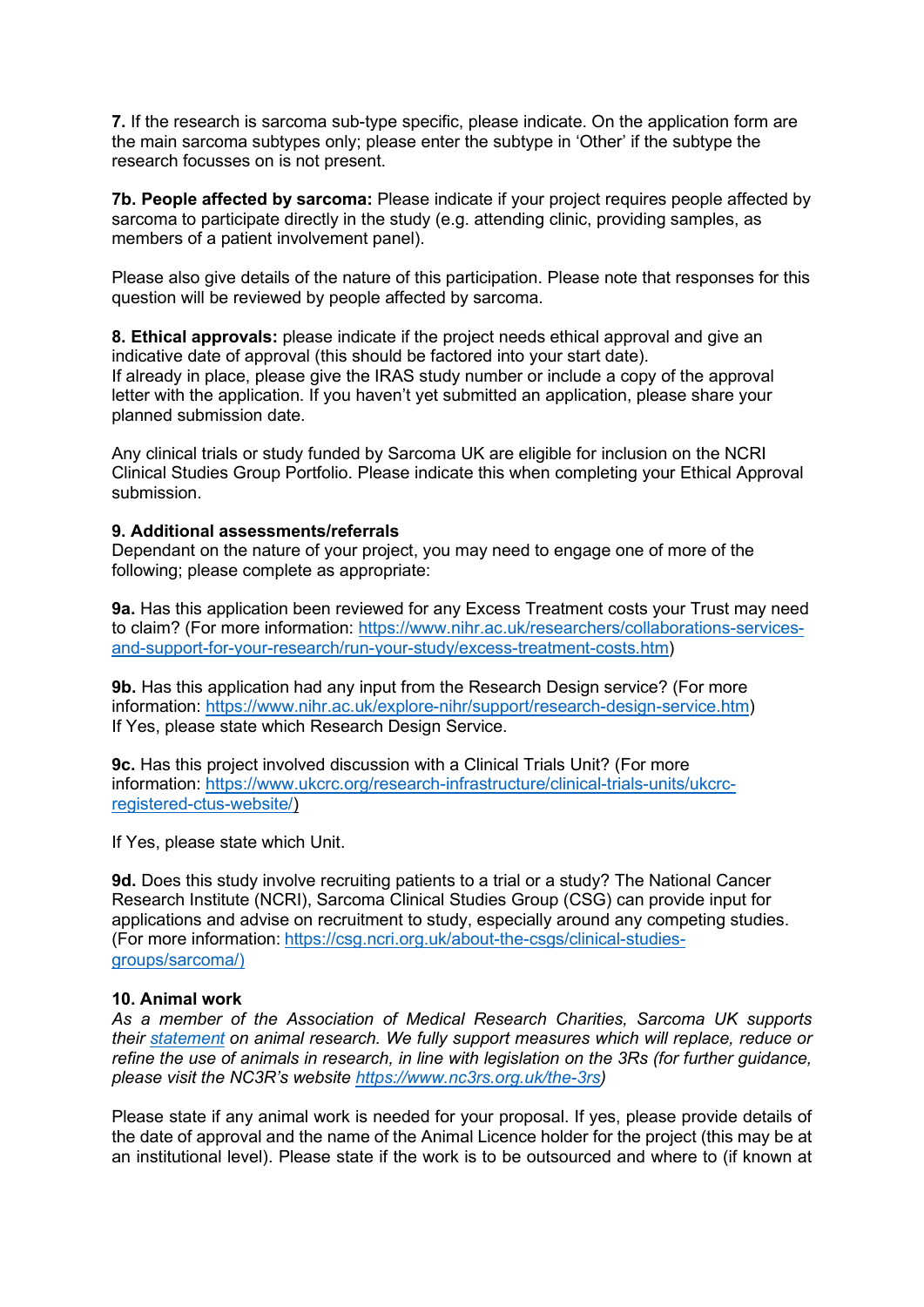application stage). Please state if the proposals require the use of animals from outside the UK.

Please provide details of the procedures involving animals that are to be used as part of this work. Please justify the use of animals in your research and whether there are any alternative experimental approaches for this work which do not require the use of animals. Please explain your choice of species or model as part of this work. Please provide details of and justify the number of animals to be used per experiment.

**11. Other sources of funding:** Sarcoma UK needs to know if the project is either supported or has been supported by another organisation. This will not affect the outcome of the funding decision. If you are under a confidentiality clause, please indicate yes and enter 'CONFIDENTIAL'.

- i. If the preliminary work (or very similar) has been previously externally funded, please supply the project details, including the title, funder and value of award.
- ii. If the project is being submitted elsewhere, please indicate where it is being submitted to and the anticipated outcome date.
- iii. If the project has been submitted to another funder in the last 12 months, please indicate where it was submitted to and the outcome.
- iv. If you already have partial external funding in place, please indicate this here and provide details of this funding.

**12. Intellectual Property and Exploitation:** Please state whether the project may have potential intellectual property (IP). List any IP which may arise from the research, such as patents, questionnaires or copyrighted material. Identify how your host organisation makes decisions and manages its IP registration (this may be signposting to the host organisation) and the name of your IP or knowledge transfer manager.

**13. External reviewers:** Sarcoma UK is a member of AMRC and funds only high quality research. External expert peer review is vital to this process. We request you identify up to two reviewers who may be suitable. These should not be collaborators or researchers with whom you have published in the last five years.

**14. Key words:** Please provide a list of up to 5 key words that best summarise the project. These will be used internally to assist with finding peer reviewers.

**15. Lay summary:** Our supporter and donor community are very supportive of our research programme. Sarcoma UK's Grant Review Panel and Board of Trustees includes medical, scientific and lay representation.

As part of Sarcoma UK's research grant application review process, your lay summary will be reviewed and scored by people with personal experience of sarcoma. Your lay summary will form a fundamental part of our Lay Review assessment process, where applications are reviewed by people affected by sarcoma, who are not scientific experts. Lay Reviewers will primarily assess proposals on the relevance and importance of the proposed science to people affected by sarcoma. Please ensure you write in plain English and that scientific concepts are explained for a non-expert audience.

Sarcoma UK's Board of Trustees, which includes medical, scientific and lay representation, will also see your lay summary.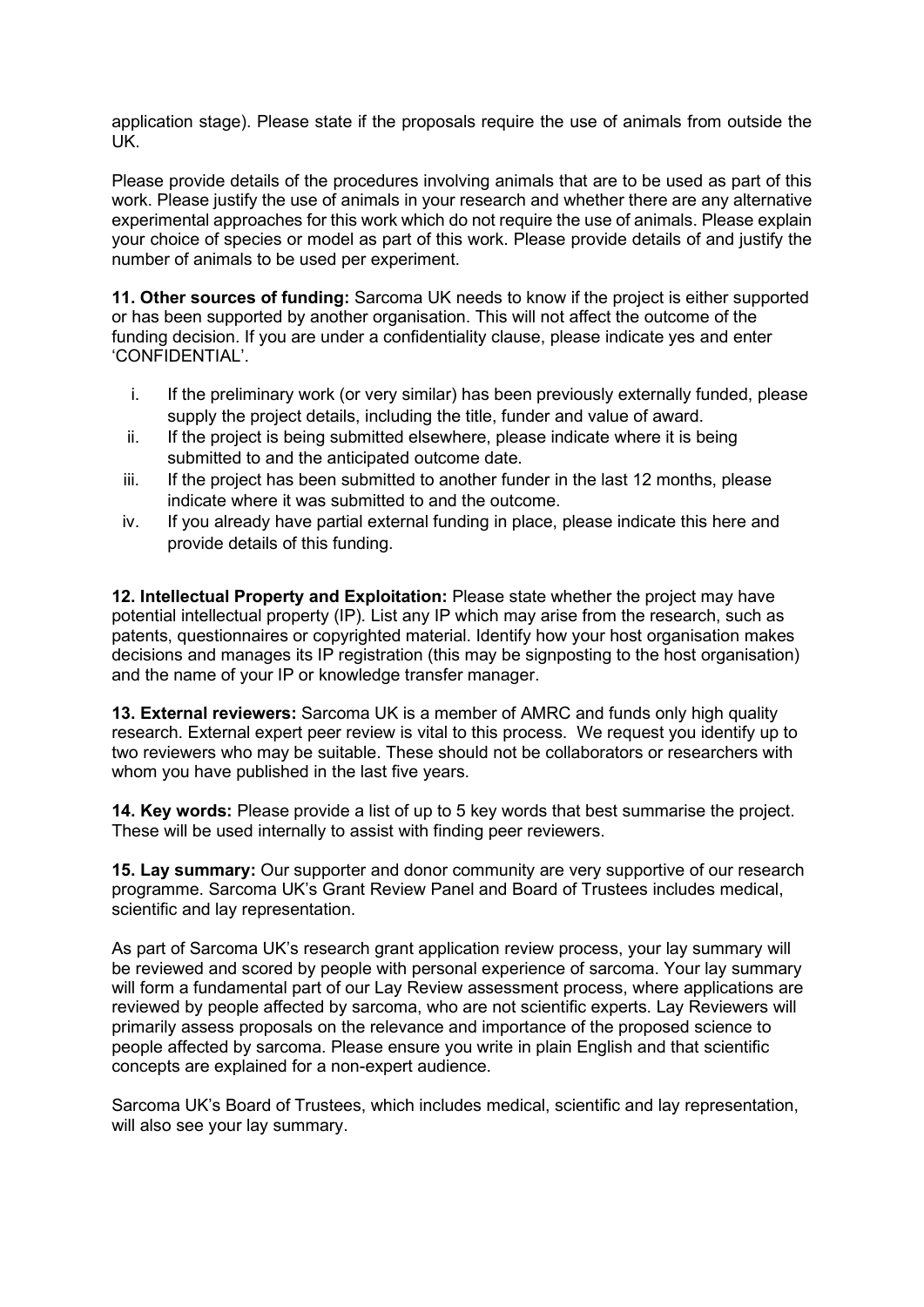Please ensure you write clearly and succinctly for a non-scientific audience, using nontechnical language, and avoid acronyms and jargon. Further guidance on how to write a good lay summary is available from the NIHR [here.](https://www.nihr.ac.uk/documents/plain-english-summaries/27363)

Please give a plain English summary of the proposal. As a guideline, the summary should cover:

- Background and rationale: why you are doing the study
- What you plan to do
- How you will go about it experimental plan and intended outcomes
- The potential impact of the study for people affected by sarcoma

A maximum of 300 words should be used.

**16. Investigator contact details:** Please give the PI's and Co-I's contact details. A template page is provided at the end of the application for additional Co-I's; please add at the end of Part One.

**17. Collaborators:** List any collaborators here. Please provide a project-specific supporting letter for each collaborator detailing what they contribute to the project. A template page is provided at the end of the application for additional Co-I's, please add at the end of Part One.

**16. Declaration and institutional Approval:** To ensure good governance the application must be approved within the host institution by both the PI's Head of Department / Division / School / Dean as appropriate. The form must also be signed by the Finance / Administrative officer on behalf of the organisation which will manage the award. Those signing must have the authority to sign on behalf of the organisation. We accept electronic signatures, or a scanned page.

## **PART TWO – The Proposed Research Study**

Describe the research study in five pages, with an additional page for references and any power calculations, if needed.

Please use the following headings:

- **Title** Give the full title of your project
- **Hypothesis** (if different from Title) What is your scientific question?
- **Academic Abstract** The academic abstract for the project proposed
- **Purpose of the Research** Explain what this knowledge will bring to the field, why is it important?
- **Background/rationale** Please provide any relevant developments in this area which will put this research proposal into context.
- **Plan of investigation and methods to be employed** Give a detailed plan of your aims and the work, methodologies, techniques etc. planned to deliver these aims. List key milestones with timelines, and identify key risks.
- **Pathway to impact for sarcoma patients** Please articulate how this research could lead to meaningful benefits for sarcoma patients. Please also explain how far this research is from clinical implementation and/or direct patient impact.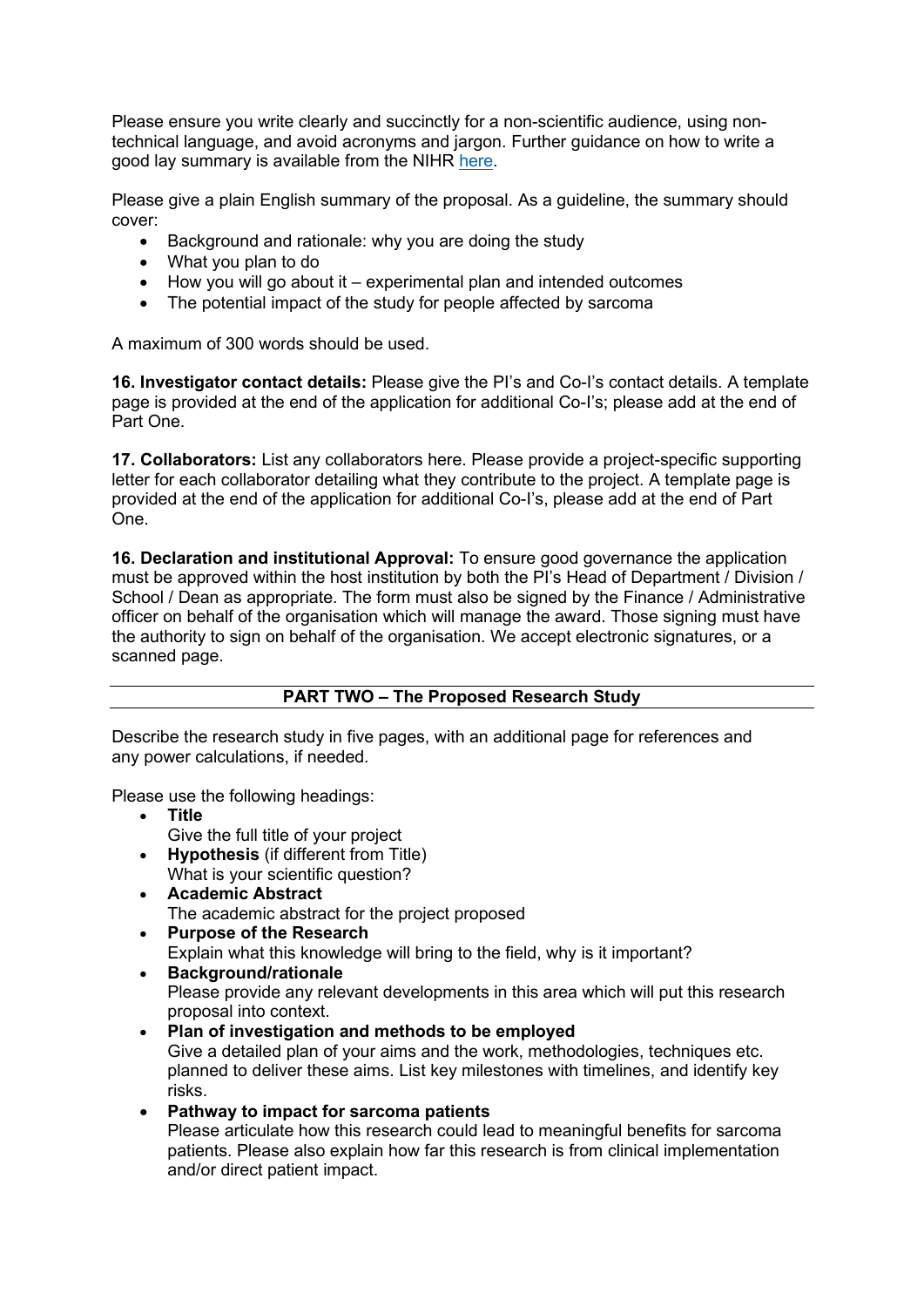*This section will form a fundamental part of our Lay Review assessment process, where applications are reviewed by people affected by sarcoma, who are not scientific experts. Please ensure you write in plain English and that scientific concepts are explained for a non-expert audience.*

- **Justification of resources** Justify your resources in terms of the project plan and achieving the proposal's objectives. (Please see allowed and disallowed costs.)
- **Plans for dissemination**
- Please detail where you would intend to share findings of the research.
- **References** List of references for the Research Plan

### **PART THREE – Details of Financial Support Requested**

Sarcoma UK is an AMRC member charity. All our research is awarded through open, competitive calls and undergoes external peer and lay review.

Funded projects are eligible for quality-related research funding through the Charity Research Support Fund. Sarcoma UK will only pay Directly Incurred costs (DIC). Applications for funding should be based on estimated expenditure and all figures should be entered in GBP (£ Sterling).

### **Allowed and disallowed costs**

The following list is not considered exhaustive. Sarcoma UK may query and/or remove any costs that are deemed to be outside the funding remit. For any queries, please email us at [research@sarcoma.org.uk.](mailto:research@sarcoma.org.uk)

### **Allowed costs include:**

- Salary for those member(s) of staff carrying out the research and who will be employed on the grant. If you applying for a Large Grant, a DIC member of staff must be included. (Please note that this member of staff may not be a PhD student.)
- Consumables and materials directly attributable to the project.
- Animal costs (purchase, housing, husbandry, animal licence costs etc.)
- Equipment essential to the project (quotes must be obtained for items over £10k and included with the application)
- Software license(s) (if project specific)
- Up to £2000 in dissemination costs per project. For any costs associated with project dissemination, including: publication charges (see our Open Access Policy), poster printing, media production.
- Travel related to the research proposal such as participant expenses to travel to focus group meetings, interviews or assessments
- Access charges for shared equipment / facilities in "Other/Exceptional items"
- Consultancy costs included in "Other/Exceptional items"

### **Disallowed costs include:**

- PI or Co-I salary
- Equipment maintenance and running costs
- Staff/student recruitment costs
- General laboratory equipment including PC's for researchers; we expect a basic level of laboratory equipment to be available
- Full economic costs; directly allocated and indirect costs